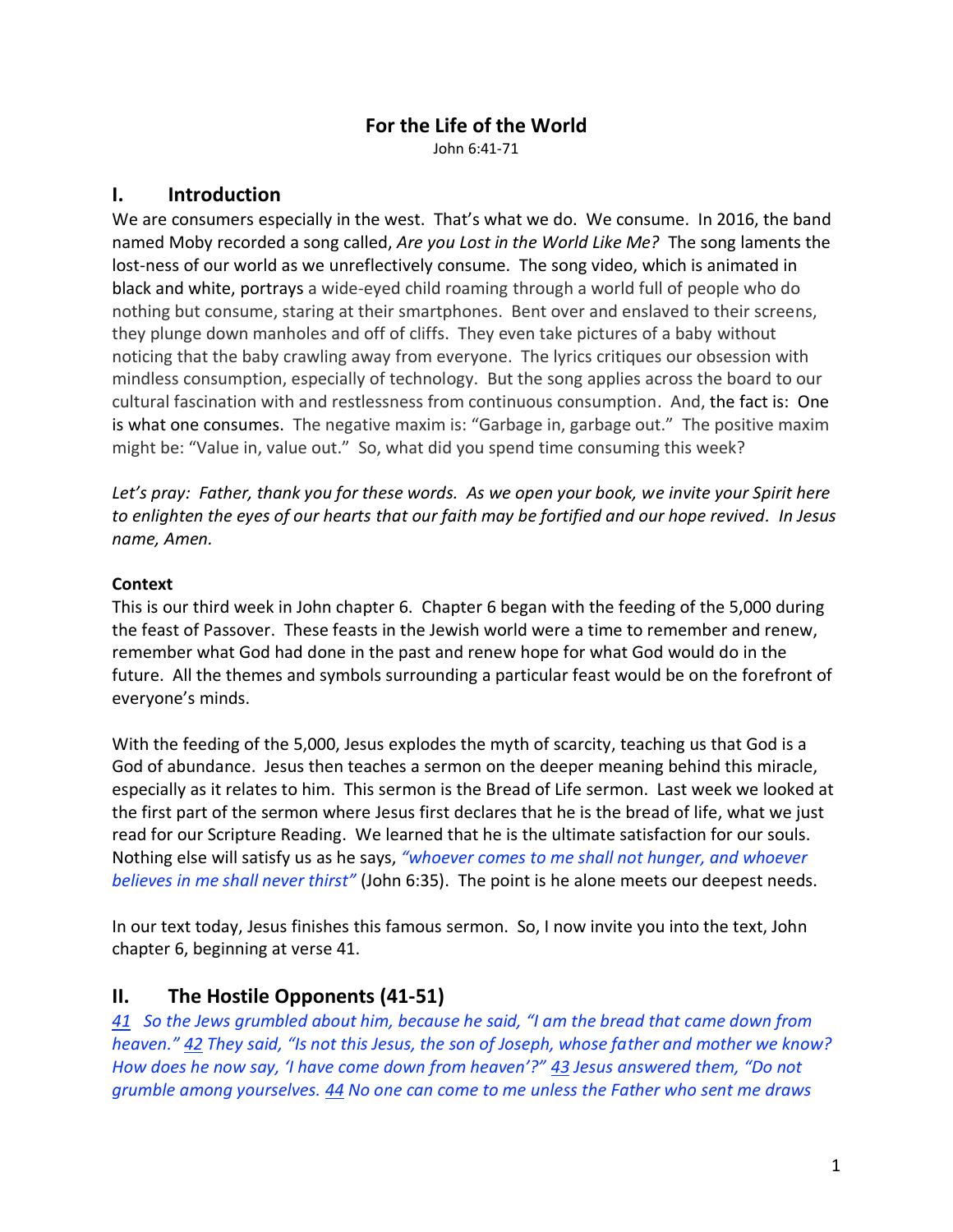*him. And I will raise him up on the last day. 45 It is written in the Prophets, 'And they will all be taught by God.' Everyone who has heard and learned from the Father comes to me— 46 not that anyone has seen the Father except he who is from God; he has seen the Father. 47 Truly, truly, I say to you, whoever believes has eternal life. 48 I am the bread of life. 49 Your fathers ate the manna in the wilderness, and they died. 50 This is the bread that comes down from heaven, so that one may eat of it and not die. 51 I am the living bread that came down from heaven. If anyone eats of this bread, he will live forever." (ESV)*

#### **A. The "Jews"**

We are now midway through this tense debate. What is interesting is that John moves from calling the people gathered there "the crowd" to now "the Jews." Typically when John uses this term, he is referring to the Jewish authorities who actively oppose Jesus. In this case, it appears that some hostile Jewish leaders step out from the crowd and become more vocal in their rejection of Jesus.

They grumble – grumble – grumble. They grumble because of where Jesus says he's from. They turn to each other and say, "What is he talking about? Come on, how can anyone come down from heaven? We know this man! He's from just down the road in Nazareth. His parents are Joseph and Mary. He's merely a carpenter!"

It's the same kind of grumbling we hear today. Jesus was merely a man. He was a good man with good moral teaching, but nothing more. He's no different from any other religious guru. But, as C.S. Lewis has said, and we quoted a few weeks ago, "The idea of a great moral teacher saying what [Jesus] said is out of the question... The only person who can say these sorts of things is either God, [a liar] or a complete lunatic" (Lewis, 158).

So, these religious leaders grumble, and Jesus commands them to stop grumbling.

#### **B. The Grumbling**

Of course, hearing the word "grumble" reminds us of the Israelites of old during their wilderness wanderings. The Jews had suffered in slavery in Egypt for 400 years. God then miraculously used Moses to lead them out of slavery and to freedom. God powerfully parted the Red Sea so the people could "pass over" to the other side and escape Pharaoh's armies. Now, they were truly free. But, they are now in the wilderness, and must depend on God to provide for them. That's when they begin grumbling. Exodus 16, one of the key passages read during this feast, says this:

*2 And the whole congregation of the people of Israel grumbled against Moses and Aaron in the wilderness, 3 and the people of Israel said to them, "Would that we had died by the hand of the LORD in the land of Egypt, when we sat by the meat pots and ate bread to the full, for you have brought us out into this wilderness to kill this whole assembly with hunger."*

God had just provided the most remarkable experience in history, and the people grumble. Not only do they grumble, they think they were better off back in the control and comfort of slavery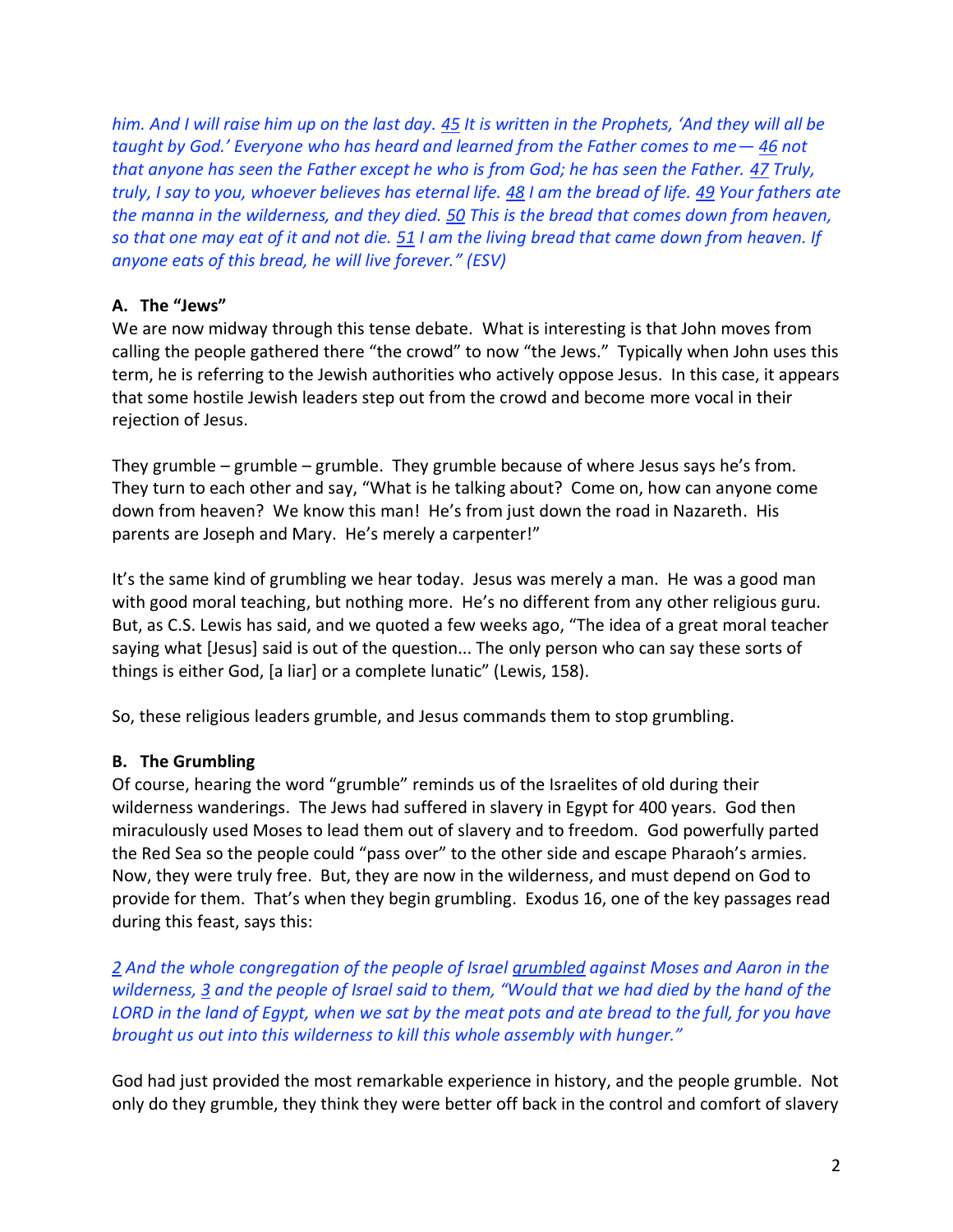than in the hands of the living God. Yet, God, in his grace and mercy, hears their cry and provides manna and quail for them. And, if you would continue to read the story, you'll recognize that this was a continual problem for God's people. Grumble –grumble - grumble.

And, I think Jesus here commands this group to stop grumbling as a warning to them that they are in danger of following in their ancestor's footsteps. But, the difference now is that the true bread from heaven is here, and the consequences of rejection are much greater.

#### **C. Our Grumbling**

Grumbling. I am so glad Thanksgiving is this week. In a year like 2020, I certainly can use some focus on giving thanks. I know for me, I have found myself grumbling a lot this year. And, I kind of laugh it off and think it's not a big deal. And, yet, grumbling *is* a huge deal for the people of God. Grumbling is a great danger for the church, arguably worse than gossip, arguably worse than outright conflict. From a faith standpoint, grumbling is very dangerous. Why? Because grumbling is actually the first sign of rejection of God. Grumbling is the first sign of unbelief. Grumbling is the first step toward idolatry. When we grumble, we are placing ourselves at the center of life, so grumbling is navel-gazing. True Christian discipleship is Christ-gazing. Grumbling is proof positive that we are not walking in step with the Spirit, and spells huge trouble for any church. Grumble – grumble – grumble.

Paul outlines this plainly in Romans 1. Our men's groups just studied this passage. The end of Romans 1 is that rather depressing passage where Paul explains in detail humanity's descent into idolatry. And, what is the first step for Paul? The first step is not giving thanks! Grumble. Grumble. Grumble. Paul says this, *"Even though they knew God, they did not honor him as God or give thanks"* (Rom 1:21). Do I ever need to hear that in my own life! Paul then goes onto list all the different ways humanity falls into idolatry. And, the first step is grumble, grumble, grumble. May the Lord teach us, as Paul says elsewhere, to be "*thankful in all circumstances,"* so as not to grumble – grumble – grumble but to glory – glory – glory (1 Thess 5:18).

#### **D. Drawn by the Father**

Jesus continues. You can only come and see if the Father draws you. In other words, God does the drawing, like he did with Abraham, like he did with Israel. Jesus quotes Isaiah saying, *"All will be taught by God"* (Isa 54:13). In Isaiah, this quote alludes to a future restoration of the people of God where intimacy with God will be reestablished. Jesus uses it here to explain that God must move a person's heart before he or she can see his work. God must teach all.

Many of us have had this experience. It may have happened slowly or suddenly. It may have happened painfully or not as painfully. However it happened, we know that we've been drawn to Jesus. It's nothing we've done. In other words, it's all gift, and we give thanks. Glory – glory – glory.

Ultimately, the point Jesus is making here is if you have been drawn and taught by the Father, you are actually listening and learning from Jesus. The God who teaches all is being revealed by Jesus. Jesus is making God known at this moment (John 1:18).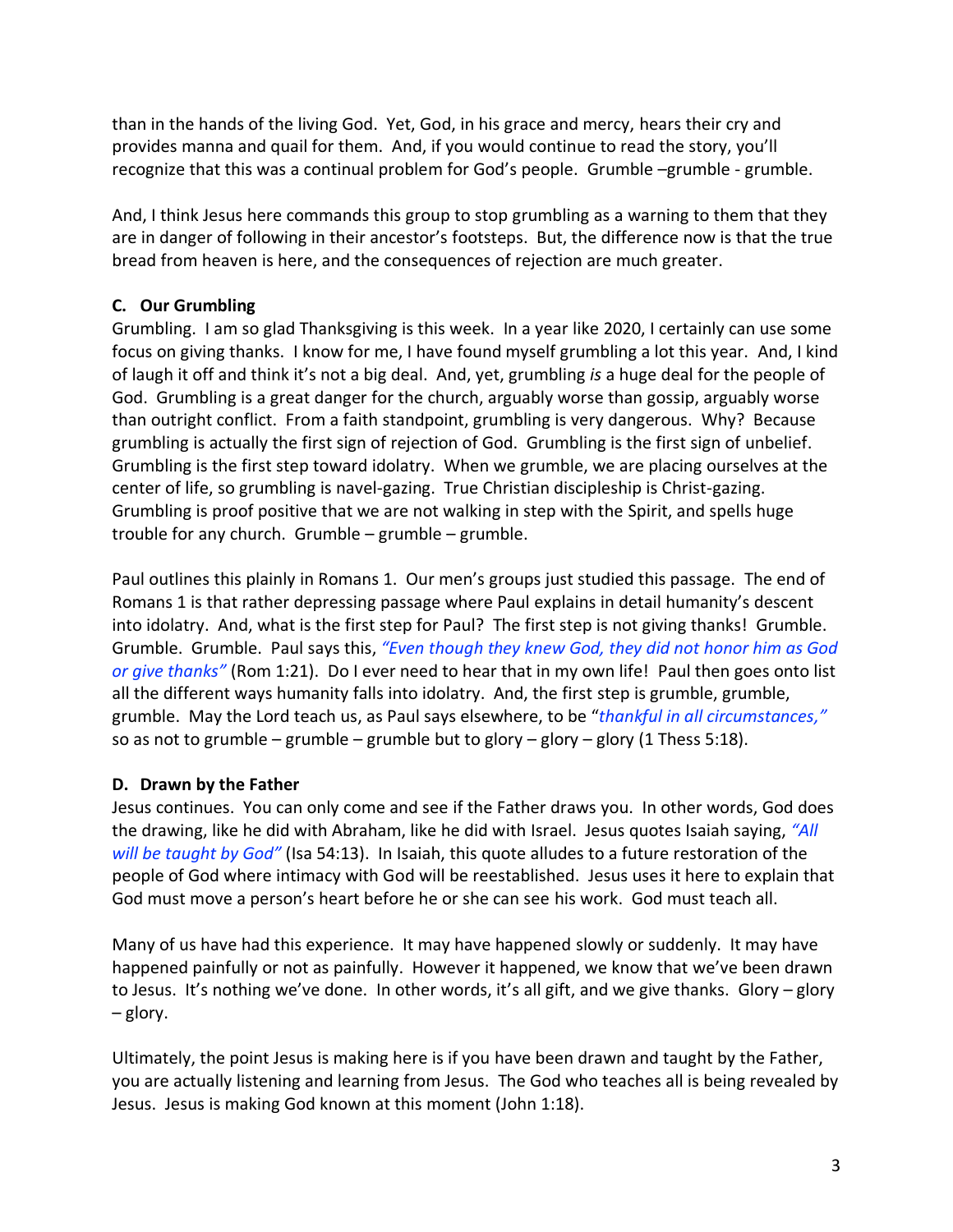#### **E. The Bread of Life**

Jesus goes on. He repeats that he is the bread of life. If anyone eats this bread, they will not die. Indeed, life for the world is at the very heart of Jesus claim.

Two other texts read during Passover were Genesis 2 and 3. In Genesis 2, God instructs Adam and Eve that they *"are free to eat from any tree in the garden; but you must not eat from the tree of the knowledge of good and evil, for when you eat from it you will certainly die" (Gen 2:16-17).* Eating of the tree of the knowledge of good and evil *means* living independently from God. It is to be your own God and determine for yourself what is good and what is evil. If Adam and Eve eat of that tree, they will die. Genesis 3 says that Eve took and ate and gave some to her husband. And, they died, and so do all of their children. The whole human race dies. Eat of it and you will die.

Jesus comes along and says, *"This is the bread that comes down from heaven, so that one may … eat of it and not die."* Eat of this, and you will not die. To eat of this bread, the bread of life, is to enter into the life we lost at the fall. To eat of the bread of life is to eat and not die. To eat of the bread of life is to live forever! The great enemy, that thing we fear the most, death, is now surmountable through the bread of life!

Jesus continues and gets even more provocative, verse 51b.

# **III. The Flesh and Blood (51b-59)**

*And the bread that I will give for the life of the world is my flesh." 52 The Jews then disputed among themselves, saying, "How can this man give us his flesh to eat?" 53 So Jesus said to them, "Truly, truly, I say to you, unless you eat the flesh of the Son of Man and drink his blood, you have no life in you. 54 Whoever feeds on my flesh and drinks my blood has eternal life, and I will raise him up on the last day. 55 For my flesh is true food, and my blood is true drink. 56 Whoever feeds on my flesh and drinks my blood abides in me, and I in him. 57 As the living Father sent me, and I live because of the Father, so whoever feeds on me, he also will live because of me. 58 This is the bread that came down from heaven, not like the bread the fathers ate, and died. Whoever feeds on this bread will live forever." 59 Jesus said these things in the synagogue, as he taught at Capernaum. (ESV)*

## **A. Let's eat!**

Of course Jesus would finally get to eating. This text began with a large crowd eating bread and fish. But, that was just an appetizer. Jesus then claimed to be the bread of life. Now, we finally get to eating. And, not only us, but the entire world.

#### **B. The Crucifixion**

Jesus gets graphic, talking about eating his flesh and drinking his blood. And, it is shocking language. This of course looks forward to his crucifixion, for it is there where he will give his flesh and blood, his very self, for the life of the world. He is *"the lamb of God who takes away the sin of the world*" through his sacrifice on the cross (John 1:29).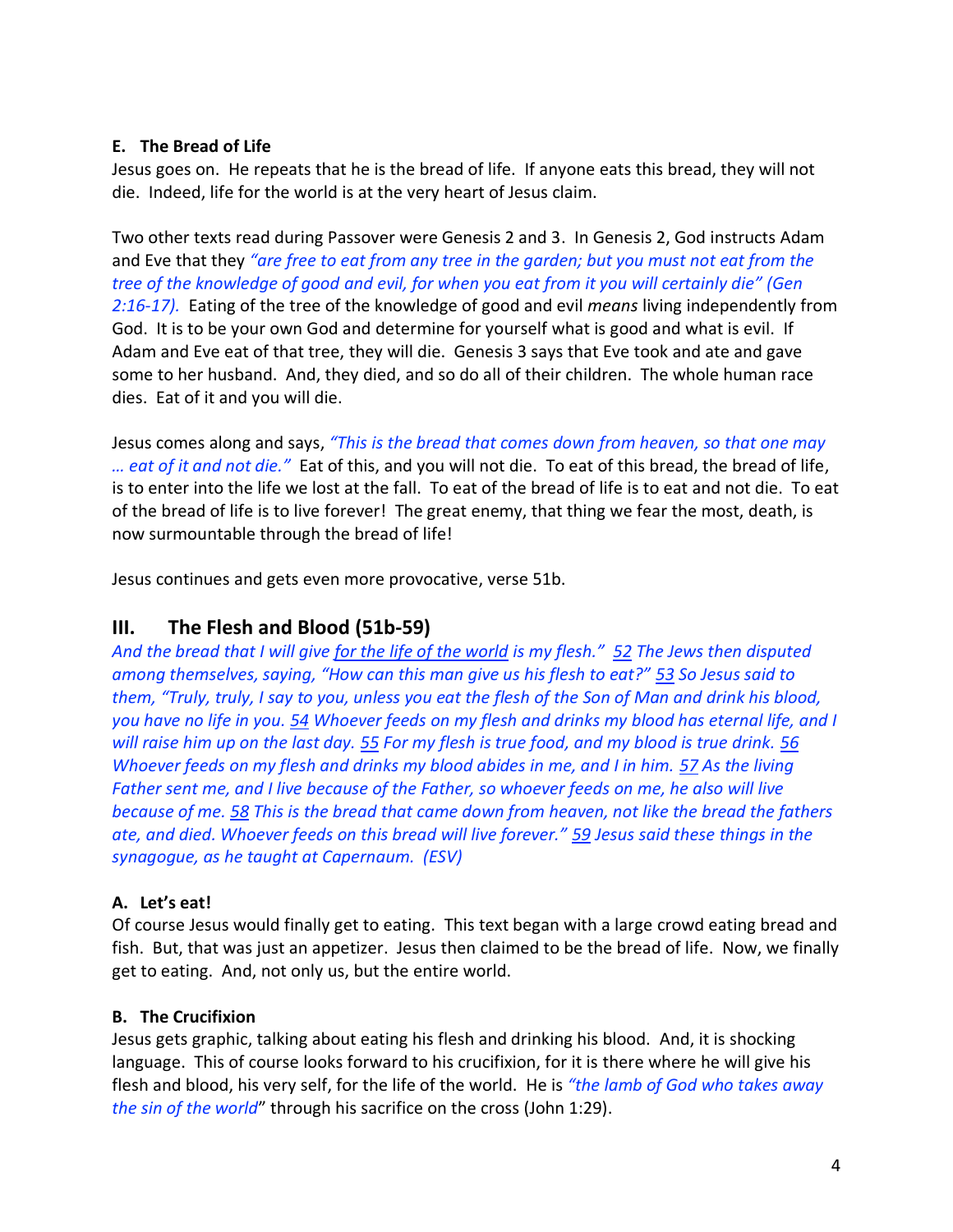The Jews, in response, turn from grumbling to arguing over the shocking language. I am a bit sympathetic to their confusion. At face value, this is bizarre language. But, their response once again evokes memories of the actions of their ancestors. In Exodus 17, the Israelites argued with Moses putting God to the test. In the same way, these Jews are putting Jesus to the test. But, Jesus' language moves way beyond Passover language.

These leaders seem to think about cannibalism which is completely gross. Jesus is obviously not talking about cannibalism here. Jesus is speaking provocatively to get their attention and to get our attention. He's wanting them and us to understand what "keep coming to him and keep believing in him" really looks like. We must feed on him. It is his bold way of saying that faith in him is more than an intellectual assent to the truth of who he is. Faith in him is not simply a theological proposition, a subject over which to debate. True faith is entering into an intimate relationship with him, so intimate, he can say eat me. Eating and drinking are Jesus' symbolic ways of saying, "I want you to share intimately in my very life. In fact, ingest me into your life so that my life becomes your life. I give myself to you. Feed on me and nourish your life with my life so that we may abide together forever. Be at home with my Father and me, fellowship with me, commune with me, participate with me, remain in me as I remain in you. Let's share life together, not just during communion, but always and forever. *Taste and see that I am good"* (Ps 34:8).

#### **C. Communion**

This sharing of life happens all the time through the Spirit but this text particularly points forward to the act of communion. John does not record the words of institution at the Last Supper in his Gospel. It could be that this is his words of institution. When we planned this service, I told James that we simply had to do communion today. And, thanks to Bunnie for helping our kids learn the importance of communion this morning. Our children must be appropriately included into our faith rituals so they know the faith.

## **D. Communion Tradition**

Some traditions take our text today in a literal sense such that they believe the bread and juice of communion actually become the physical body and blood of Jesus. Most Protestant churches do not take it this way. Yet, most Protestant churches would also say there is something more going on in communion than merely consuming bread and drink. Somehow in the eating of the bread and the drinking of the juice, somehow Jesus shows up. Somehow there is an encounter with the risen Jesus. And Jesus doesn't explain exactly how it happens. But, he feeds us himself because he knows he is that without which we cannot live. He is the bread of life. And, he says, "Feed on me, and you will not die."

Let's finish the sermon, verses 60-71.

# **IV. The Response of His Disciples (60-71)**

*60 When many of his disciples heard it, they said, "This is a hard saying; who can listen to it?" 61 But Jesus, knowing in himself that his disciples were grumbling about this, said to them, "Do*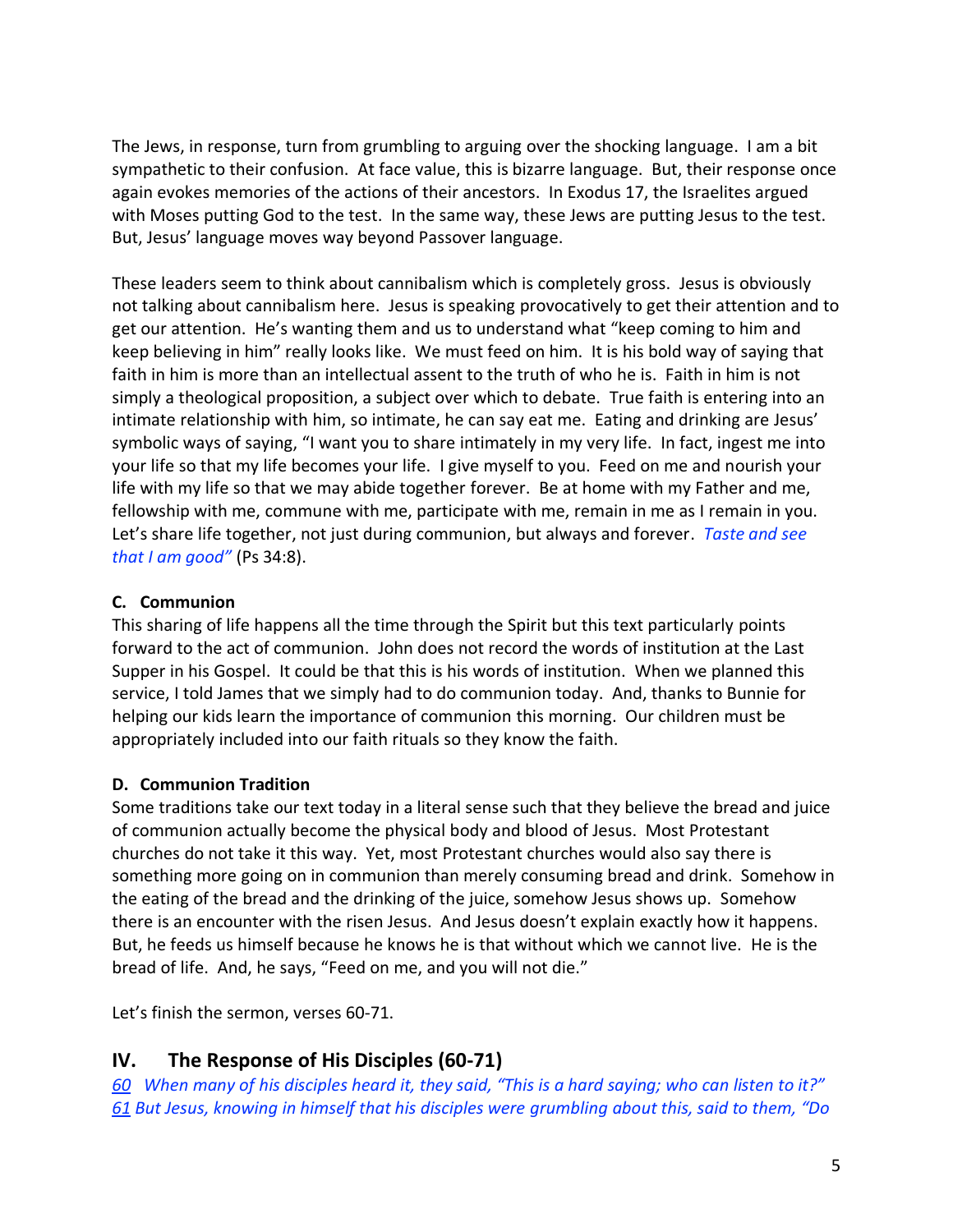*you take offense at this? 62 Then what if you were to see the Son of Man ascending to where he was before? 63 It is the Spirit who gives life; the flesh is no help at all. The words that I have spoken to you are spirit and life. 64 But there are some of you who do not believe." (For Jesus knew from the beginning who those were who did not believe, and who it was who would betray him.) 65 And he said, "This is why I told you that no one can come to me unless it is granted him by the Father."*

*66 After this many of his disciples turned back and no longer walked with him. 67 So Jesus said to the twelve, "Do you want to go away as well?" 68 Simon Peter answered him, "Lord, to whom shall we go? You have the words of eternal life, 69 and we have believed, and have come to know, that you are the Holy One of God." 70 Jesus answered them, "Did I not choose you, the twelve? And yet one of you is a devil." 71 He spoke of Judas the son of Simon Iscariot, for he, one of the twelve, was going to betray him.*

#### **A. Only Jesus**

We now hear the response of some of his disciples, and they grumble. Indeed this is a hard saying to understand. It *is* offensive. It is a stumbling block. These disciples want a powerful political king, not a sacrificial one. As Paul will say later, *"For we preach Christ crucified, a stumbling block to Jews and folly to Gentiles"* (1 Cor 1:23). It is offensive. As one writer says, "It is a cascade of offense" (Croasmun, 84). Jesus will suffer and die. Then, he talks of eating flesh and drinking blood. It *is* uncomfortable and confusing. But, the point is He is making himself the issue, and he sometimes must rock our world to get our attention and begin to change us. His way is the only way.

But, He is also claiming to be the only requirement. He is the only way, yes, but he is also the only thing necessary. In other words, our denomination or lack of denomination means nothing. Only Jesus is necessary. Our cultural wrappings and features mean nothing. Only Jesus is necessary. Our style of worship means nothing. Only Jesus is necessary.

For me, this hit home when I went to Liberia the first time in 2009. I bet my eyes were wide open that first time. You talk about a worship service. It is a beautiful thing. They dance during the singing, then dance down the aisles when they put their offerings in the offering box. They regularly say amen and hallelujah. I love preaching there and missed it this year. Their way of woshipping is so different from ours and is a lovely thing. And, here's the question – are you offended by that? I think I was in 2009. Yet, only Jesus is needed.

Jesus goes onto say that if we can't handle the message of the cross, how much more difficult will it be to accept his vindication at the resurrection and ascension. These events all go together.

Only he is necessary and he will have to die, and we will have to feed on him. That's the Gospel and if any of that offends us, then we still think we know better. We think we are the center, not Christ. And, we grumble – grumble – grumble because our pride is offended.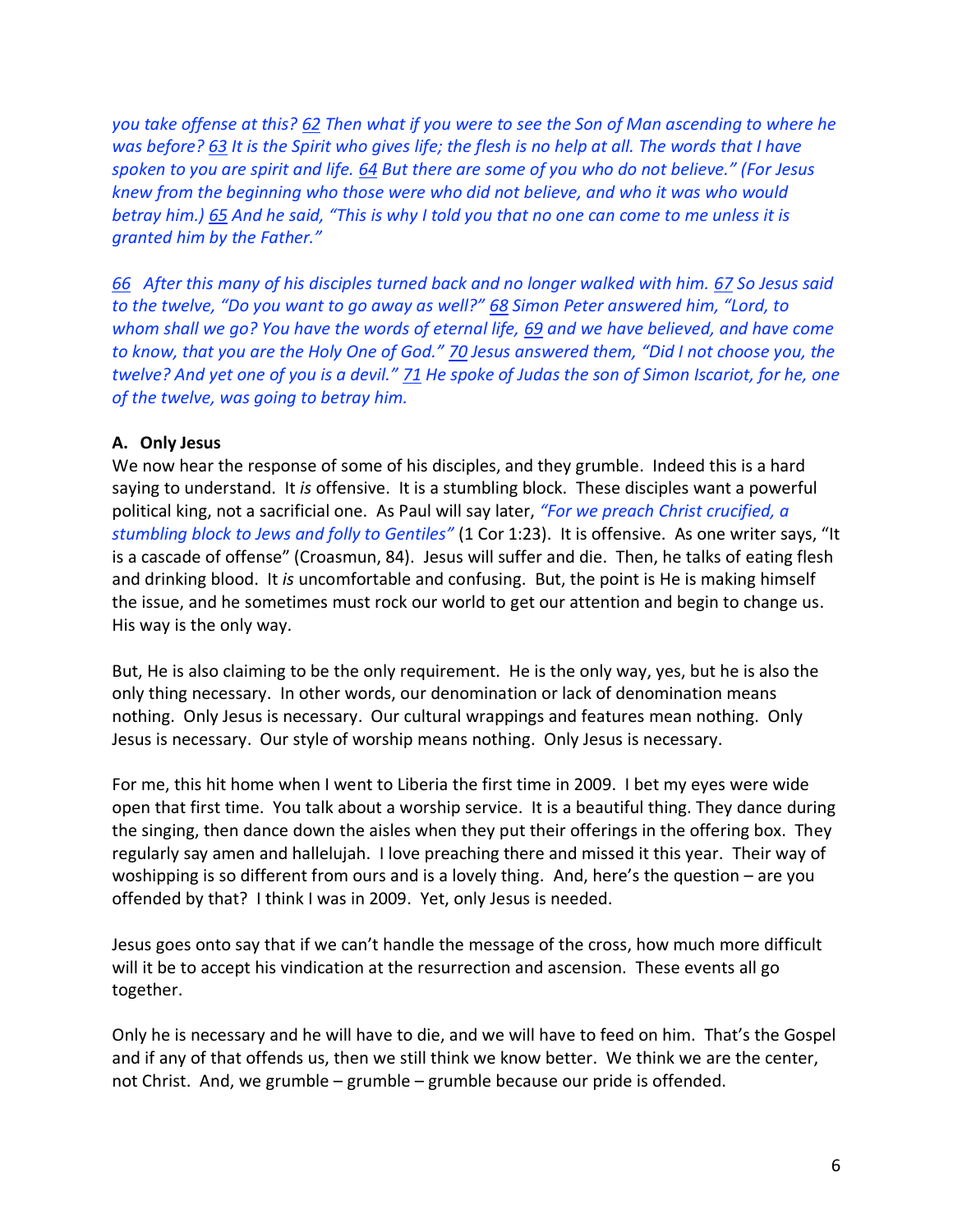In our text, many disciples leave Jesus. They didn't want him or his way. They want their own agenda.

# **B. The Spirit**

Jesus brings the Spirit back into the conversation here in verse 63. In my view, this is the interpretative key that Jesus is not speaking literally. He is speaking of life through the gift of the Spirit. The life Jesus provides is rooted in the tri-une God, from the Father through the Son by the Spirit. Like his discussion with Nicodemus in chapter 3, Jesus is referring to the necessity of a rebirth by the Spirit. The flesh is no help. We need the Spirit. Like the dry bones in Ezekiel, we need the Spirit to bring us to life.

# **C. The Confession**

The scene ends with the 12 disciples remaining. Jesus lays out his way, the deeper meaning behind his life and work, and they are not offended. They do not leave and Peter steps forward with his courageous confession, *"Lord, to whom shall we go? You have the words of eternal life"*  (John 6:68).

# **V. Reflections**

# **A. Feed on Jesus**

And, that completes the Bread of Life sermon. These are some of the most incredible words ever spoken. And, as we reflect on our text today, we hear Jesus inviting us to feed on him. Instead of consuming all those other things through the week, we intentionally and repeatedly are invited to consume him. We take his life into us so that we are nourished and sustained for the journey of faith. We, of course, do this particularly by repeatedly participating in communion, what Thomas Aquinas called "the summit of the spiritual life" (Ringma, 321). Christ, the risen Lord, hosts this meal for us, and wonder of wonders, he also gives himself to us as the spiritual food.

## **B. Then Live Communion**

But we don't stop with the simple act of communion. Having met our risen Lord, our faces now glow with the light and life of Him as we go back into the world. After all, he came for the "*life of the world*" (John 6:51). We feed on him then we go out into the world and breathe his life into the world. We live communion *for the life of the world*. We go back into the world and live the central themes of communion. We die to ourselves so that others may live. We give our lives away for others. We live communion. We take up our cross daily and follow him down the via dolorosa. We live the cruciform life, the sacrificial life, the reconciling life. Last week in our third conversation on race, which was on reconciliation, Rob Barrett spoke (if you missed it, I would encourage you to go watch it). He was excellent. He said this, "Forgiveness – something we learned in Sunday School, but to be Christians, is to actually live it out." Where can you live out communion this week?

But, to live communion is also to be thankful. God, the abundant creator, gave this world to us. He blessed it, then blessed humanity then blessed time, filling the world with his love and goodness. Then out of his great love for us, he gave his life for us, indeed for the life of the